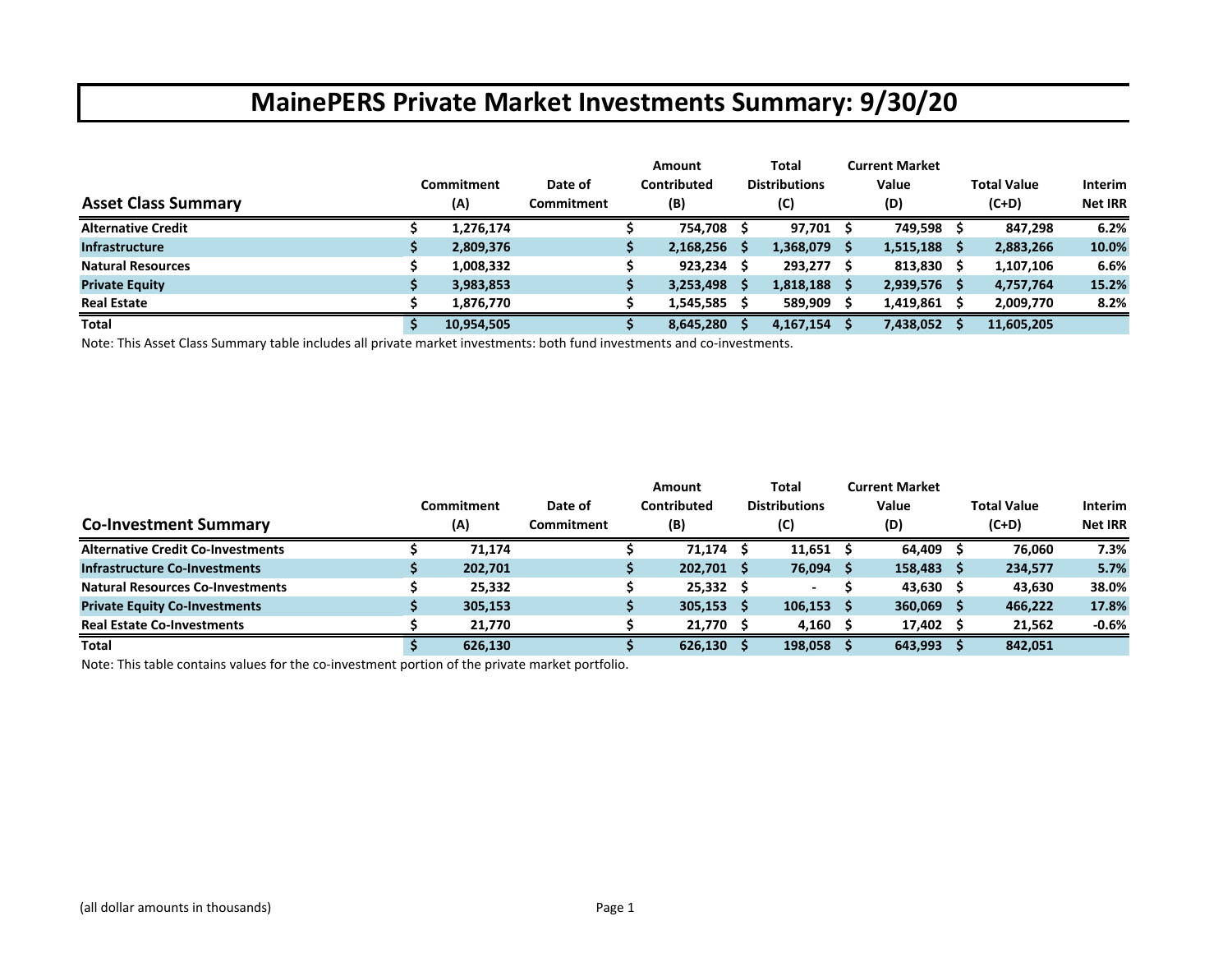#### **Alternative Credit**

|                                              |     |            |                | <b>Amount</b>  |                        | Total                    |      | <b>Current Market</b> |     |                    |                |
|----------------------------------------------|-----|------------|----------------|----------------|------------------------|--------------------------|------|-----------------------|-----|--------------------|----------------|
|                                              |     | Commitment | Date of        | Contributed    |                        | <b>Distributions</b>     |      | Value                 |     | <b>Total Value</b> | Interim        |
| <b>Fund Name</b>                             |     | (A)        | Commitment     | (B)            |                        | (C)                      |      | (D)                   |     | $(C+D)$            | <b>Net IRR</b> |
| Mesa West Core Lending Fund                  |     | 100,000    | $6/18/2013$ \$ | 106,756        | Ŝ.                     | 41,199                   | - \$ | $107,464$ \$          |     | 148,662            | 6.5%           |
| <b>Owl Rock Capital Corporation</b>          |     | 100,000    | $3/10/2017$ \$ | 100,000        | S                      | 7,697                    | -S   | 90,275                | -Ŝ  | 97,972             | $-1.0%$        |
| Audax Senior Debt (MP), LLC                  |     | 100,000    | $6/30/2017$ \$ | 96,000         | \$                     |                          | Ś    | 106,790 \$            |     | 106,790            | 3.7%           |
| <b>Tennenbaum Direct Lending VIII</b>        |     | 100,000    | 11/30/2017 \$  | 100,883        | Ŝ.                     | $15,357$ \$              |      | $97,846$ \$           |     | 113,203            | 6.6%           |
| Ares Capital Europe IV                       |     | 120,000    | $4/30/2018$ \$ | 77,875         | \$                     | $3,837$ \$               |      | 82,797 \$             |     | 86,634             | 9.4%           |
| Angelo Gordon Direct Lending Fund III        |     | 100,000    | 7/20/2018 \$   | 100,000        | Ŝ                      | $14,912 \quad $$         |      | $94,770$ \$           |     | 109,682            | 7.9%           |
| Global Infrastructure Partners Spectrum      |     | 100,000    | 2/20/2019 \$   |                | 27,375<br>Ŝ.           | 111                      | -Ś   | 27,671                | S   | 27,782             | NM             |
| Solar Capital Private Corporate Lending Fund |     | 50,000     | $6/26/2019$ \$ |                | 6,779<br><sub>S</sub>  | 210                      | -S   | 7,415                 | -Ŝ  | 7,625              | <b>NM</b>      |
| Solar Capital Debt Fund                      |     | 50,000     | $6/26/2019$ \$ |                |                        | $\overline{\phantom{a}}$ |      |                       |     |                    | <b>NM</b>      |
| Angelo Gordon Direct Lending Fund IV         |     | 100,000    | $1/24/2020$ \$ |                | 22,500<br><sub>S</sub> | $\overline{\phantom{a}}$ | Ś    | 23,184                | S   | 23,184             | <b>NM</b>      |
| Silver Point Specialty Credit II             |     | 50,000     | $1/31/2020$ \$ |                | 7,316<br>Ŝ.            | 2,337                    | -Ś   | 5,925                 | -\$ | 8,262              | <b>NM</b>      |
| Angelo Gordon Direct Lending Fund II         |     | 25,000     | $3/31/2020$ \$ | 23,749         | S                      | 391                      | -Ŝ   | 26,753                | Ŝ.  | 27,144             | 14.4%          |
| Owl Rock Capital Corporation III             |     | 100,000    | $6/19/2020$ \$ | 14,300         | \$                     | $\sim$                   | Ś    | 14,300 \$             |     | 14,300             | <b>NM</b>      |
| Ares Capital Europe V                        |     | 110,000    | $9/4/2020$ \$  |                |                        |                          |      |                       |     |                    | <b>NM</b>      |
| Alternative Credit Co-Investments            | \$  | 71,174     | Various \$     | 71,174         | \$.                    | 11,651                   | -\$  | 64,409                | S.  | 76,060             | 7.3%           |
|                                              |     |            |                |                |                        |                          |      |                       |     |                    |                |
| Subtotal                                     | \$. | 1,276,174  |                | \$.<br>754,708 | \$.                    | 97,701 \$                |      | 749,598 \$            |     | 847,298            | 6.2%           |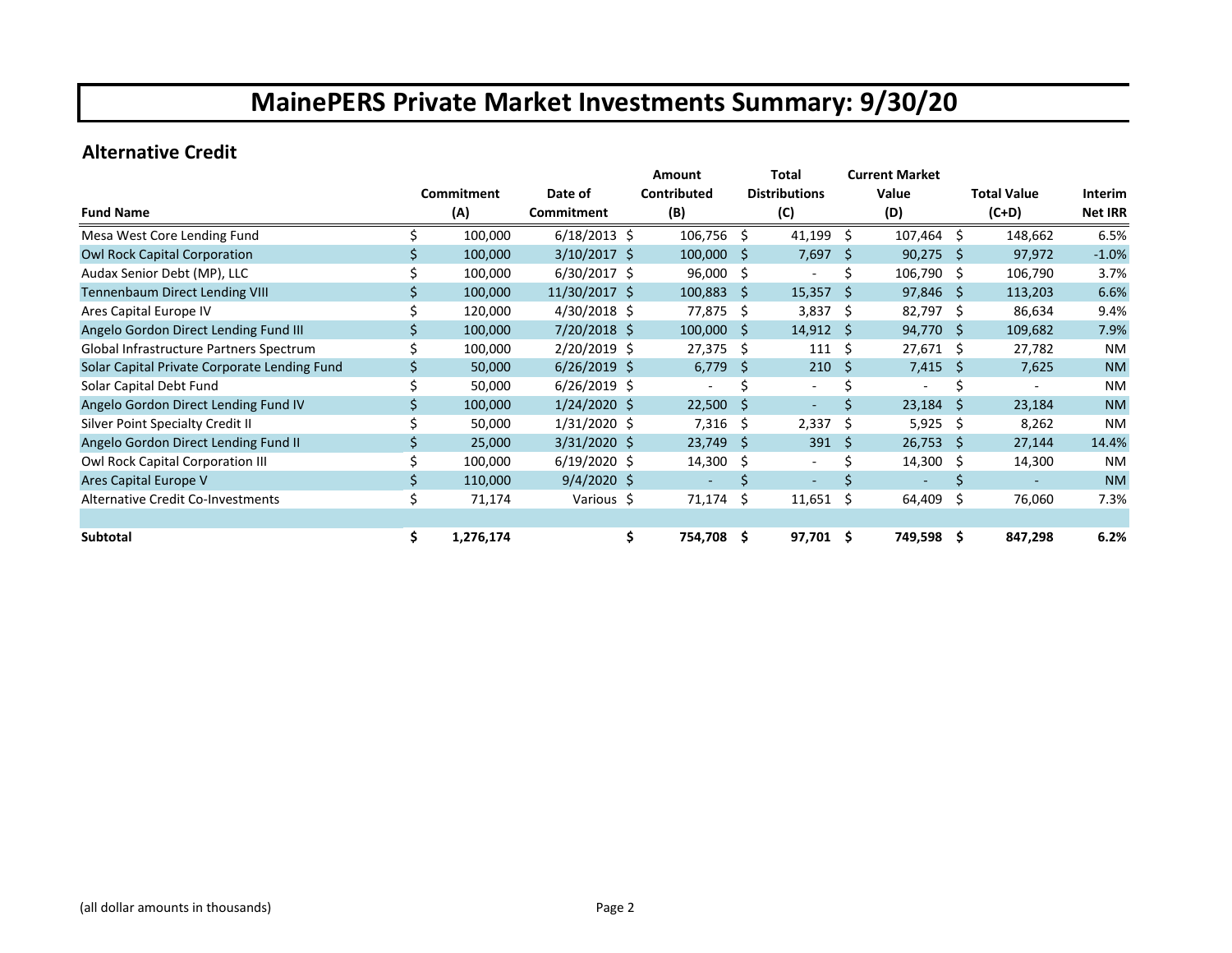#### **Infrastructure**

|                                                |         |            |                | Amount             | <b>Total</b><br><b>Current Market</b> |                      |                     |                |                     |                    |                |
|------------------------------------------------|---------|------------|----------------|--------------------|---------------------------------------|----------------------|---------------------|----------------|---------------------|--------------------|----------------|
|                                                |         | Commitment | Date of        | Contributed        |                                       | <b>Distributions</b> |                     | Value          |                     | <b>Total Value</b> | <b>Interim</b> |
| <b>Fund Name</b>                               |         | (A)        | Commitment     | (B)                |                                       | (C)                  |                     | (D)            |                     | $(C+D)$            | <b>Net IRR</b> |
| Carlyle Infrastructure Partners                | Ś.      | 50,000     | $11/2/2007$ \$ | 57,366             | -\$                                   | 64,289 \$            |                     | $503 \quad $5$ |                     | 64,793             | 2.5%           |
| <b>Global Infrastructure Partners</b>          | \$      | 75,000     | 3/31/2008 \$   | 101,173            | -\$                                   | 205,062 \$           |                     | 755            | -\$                 | 205,816            | 17.3%          |
| Alinda Infrastructure Fund II                  | \$      | 50,000     | $9/17/2009$ \$ | 67,605             | - \$                                  | $62,200$ \$          |                     | $14,262$ \$    |                     | 76,462             | 2.8%           |
| Cube Infrastructure                            | \$      | 45,000     | $4/16/2010$ \$ | 60,063             | -\$                                   | 75,072 \$            |                     | 20,061 \$      |                     | 95,132             | 7.8%           |
| First Reserve Energy Infrastructure Fund       | \$      | 50,000     | $6/30/2010$ \$ | 59,218             | -Ś                                    | 47,804               | - \$                | 15,563         | -Ś                  | 63,367             | 1.9%           |
| <b>KKR Global Infrastructure Investors</b>     | \$      | 75,000     | 9/29/2010 \$   | 87,245             | -\$                                   | 143,074              | $\ddot{\varsigma}$  | 7,466          | -\$                 | 150,540            | 12.8%          |
| <b>ArcLight Energy V</b>                       | \$      | 75,000     | 10/28/2011 \$  | $76,031$ \$        |                                       | 72,595               | $\ddot{\mathsf{s}}$ | 27,865         | -\$                 | 100,461            | 8.0%           |
| <b>Global Infrastructure Partners II</b>       | \$      | 75,000     | 12/3/2011 \$   | 95,302             | -\$                                   | 74,867               | - \$                | 74,582         | -\$                 | 149,449            | 15.4%          |
| Meridiam Infrastructure N.A. II                | \$      | 75,000     | 9/28/2012 \$   | 57,549             | $\ddot{\mathsf{S}}$                   | 22,884               | $\ddot{\mathsf{S}}$ | 84,230         | $\ddot{\mathsf{s}}$ | 107,114            | 14.5%          |
| Brookfield Infrastructure Fund II              | \$      | 100,000    | $6/28/2013$ \$ | 112,626            | Ŝ.                                    | 50,522               | $\ddot{\mathsf{s}}$ | 107,287        | - \$                | 157,809            | 8.5%           |
| First Reserve Energy Infrastructure Fund II    | $\zeta$ | 100,000    | 10/21/2013 \$  | 120,719            | -Ś                                    | 96,491 \$            |                     | 65,954 \$      |                     | 162,445            | 24.0%          |
| <b>KKR Global Infrastructure Investors II</b>  | \$      | 150,000    | 10/24/2014 \$  | 175,131            | -\$                                   | $141,153$ \$         |                     | 117,228        | - \$                | 258,381            | 15.6%          |
| <b>ArcLight Energy VI</b>                      | \$      | 150,000    | 11/25/2014 \$  | 159,687            | $\ddot{\mathsf{s}}$                   | $64,575$ \$          |                     | 97,967 \$      |                     | 162,542            | 0.7%           |
| Meridiam Infrastructure N.A. II                | \$      | 20,000     | 6/30/2015 \$   | 10,688             | -\$                                   | 2,156                | - \$                | $21,465$ \$    |                     | 23,620             | 23.5%          |
| <b>MINA II CIP</b>                             | $\zeta$ | 175        | $6/30/2015$ \$ |                    | $103 \quad $5$                        | $18 \quad $$         |                     | $7,028$ \$     |                     | 7,046              | 163.5%         |
| Meridiam Infrastructure (SCA)                  | \$      | 11,000     | 9/23/2015 \$   | 22,157             | -\$                                   | $7,147$ \$           |                     | $51,451$ \$    |                     | 58,598             | 10.3%          |
| Meridiam Infrastructure Europe II (SCA)        | \$      | 22,500     | $9/23/2015$ \$ | 27,314             | -Ś                                    | $8,471$ \$           |                     | 38,605 \$      |                     | 47,076             | 11.0%          |
| Stonepeak Infrastructure Partners II           | \$      | 140,000    | 11/12/2015 \$  | 176,886            | -\$                                   | 96,433 \$            |                     | 127,666 \$     |                     | 224,098            | 12.2%          |
| Carlyle Power Partners II                      | \$      | 50,000     | 11/19/2015 \$  | 46,986             | '\$                                   | 15,092               | - \$                | 35,707 \$      |                     | 50,799             | 3.7%           |
| Brookfield Infrastructure Fund III             | \$      | 100,000    | 4/15/2016 \$   | 89,913             | \$                                    | 30,993               | - \$                | 78,731         | -\$                 | 109,723            | 10.0%          |
| Global Infrastructure Partners III             | \$      | 150,000    | $4/15/2016$ \$ | 149,125            | '\$                                   | 39,720               | - \$                | 121,038        | -\$                 | 160,757            | 3.7%           |
| Meridiam Infrastructure Europe III SLP         | \$      | 95,000     | $4/27/2016$ \$ | 38,327             | \$                                    | 9,608                | - \$                | 19,453 \$      |                     | 29,061             | <b>NM</b>      |
| <b>EQT Infrastructure III</b>                  | \$      | 68,000     | 12/3/2016 \$   | 79,894             | -\$                                   | $12,547$ \$          |                     | 93,242 \$      |                     | 105,789            | 16.1%          |
| Meridiam Infrastructure N.A. III               | \$      | 50,000     | 7/12/2017 \$   | 3,005              | -\$                                   | $\mathbf{1}$         | \$                  | 938            | -\$                 | 939                | <b>NM</b>      |
| Stonepeak Infrastructure Partners III          | \$      | 150,000    | 10/13/2017 \$  | 114,460            | $\ddot{\varsigma}$                    | $17,131$ \$          |                     | 124,205 \$     |                     | 141,336            | 21.2%          |
| <b>KKR Global Infrastructure Investors III</b> | \$      | 100,000    | $3/29/2018$ \$ | 41,950 \$          |                                       | $2,591$ \$           |                     | 40,137 \$      |                     | 42,728             | <b>NM</b>      |
| Cube Infrastructure II                         | \$      | 75,000     | $9/11/2018$ \$ | 52,028             | - \$                                  | $950 \div$           |                     | $55,522$ \$    |                     | 56,472             | <b>NM</b>      |
| <b>EQT Infrastructure IV</b>                   | \$      | 100,000    | 12/17/2018 \$  | 61,956             | - \$                                  | $3,327$ \$           |                     | 59,935         | -\$                 | 63,261             | <b>NM</b>      |
| <b>Global Infrastructure Partners IV</b>       | \$      | 150,000    | 12/21/2018 \$  | 4,423              | -Ś                                    | $\blacksquare$       | $\zeta$             | ÷,             | \$                  | $\omega$           | <b>NM</b>      |
| Carlyle Global Infrastructure Opportunity Fund | \$      | 100,000    | $5/1/2019$ \$  | 19,327             | Ŝ.                                    | 1,308                | \$                  | 6,342          | Ŝ.                  | 7,651              | <b>NM</b>      |
| Stonepeak Infrastructure Partners IV           | \$      | 125,000    | $5/8/2020$ \$  | $\sim$             | \$                                    | ÷.                   | \$                  | $\blacksquare$ | \$                  | ÷.                 | <b>NM</b>      |
| <b>GIP Sonic</b>                               | \$      | 30,000     | 7/31/2020 \$   | 29,520             | Ŝ.                                    | $\blacksquare$       | \$                  | 29,520         | -\$                 | 29,520             | <b>NM</b>      |
| Infrastructure Co-Investments                  | \$      | 202,701    | Various \$     | 202,701            | - \$                                  | 76,094               | Ŝ.                  | 158,483        | -Ś                  | 234,577            | 5.7%           |
| <b>Subtotal</b>                                | Ś.      | 2,809,376  |                | Ŝ.<br>2,168,256 \$ |                                       | 1,368,079 \$         |                     | $1,515,188$ \$ |                     | 2,883,266          | 10.0%          |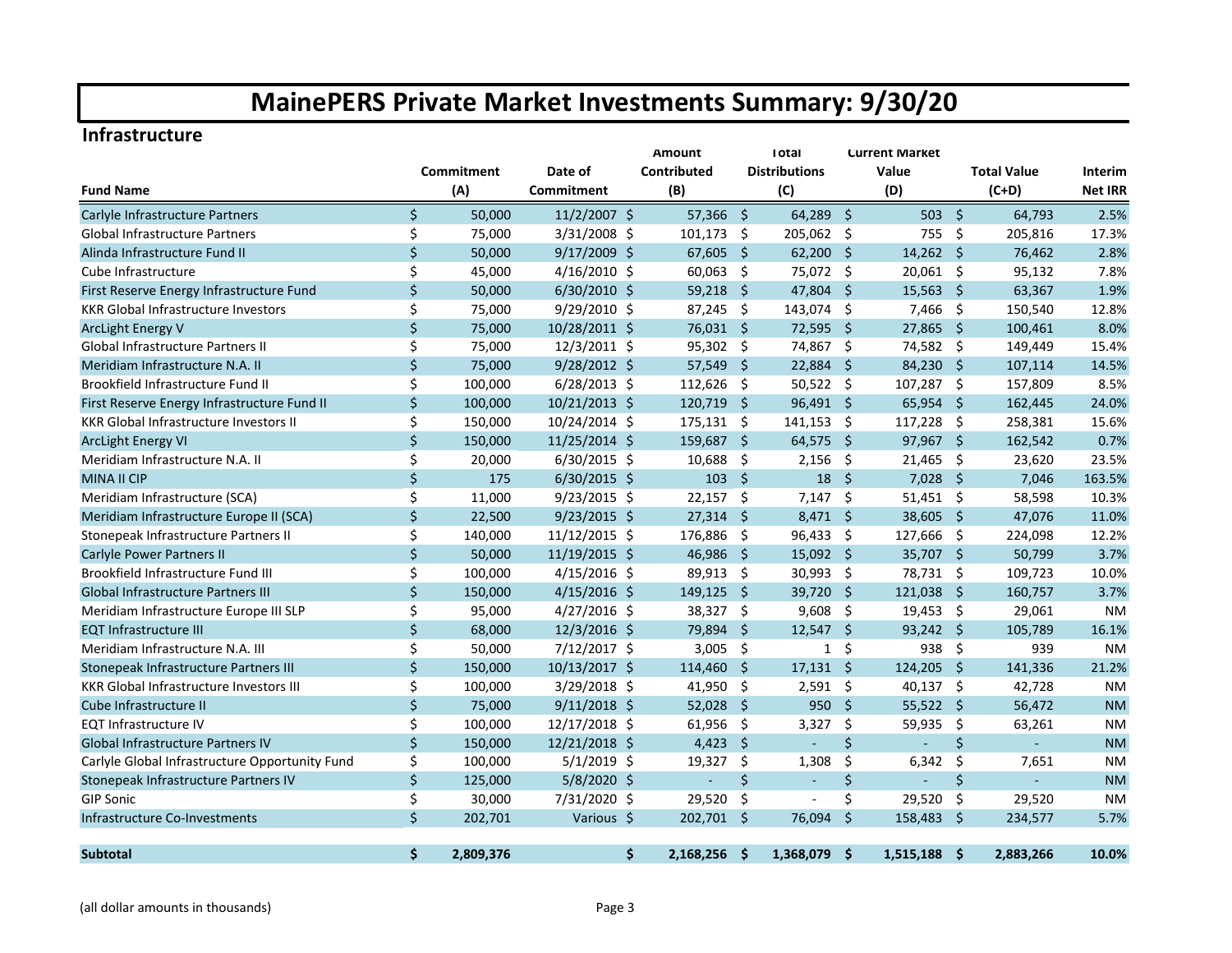#### **Natural Resources**

|                                         |     |            |                | Amount             |     | Total                |      | <b>Current Market</b> |                    |                |
|-----------------------------------------|-----|------------|----------------|--------------------|-----|----------------------|------|-----------------------|--------------------|----------------|
|                                         |     | Commitment | Date of        | <b>Contributed</b> |     | <b>Distributions</b> |      | Value                 | <b>Total Value</b> | Interim        |
| <b>Fund Name</b>                        |     | (A)        | Commitment     | (B)                |     | (C)                  |      | (D)                   | $(C+D)$            | <b>Net IRR</b> |
| <b>ACM Permanent Crops</b>              |     | 35,000     | 10/24/2014 \$  | 38,833             | Ŝ.  | $8,529$ \$           |      | $45,217$ \$           | 53,746             | 7.9%           |
| <b>Taurus Mining Fund</b>               |     | 50,000     | $3/27/2015$ \$ | 41,307             | -\$ | $23,447$ \$          |      | $24,545$ \$           | 47,992             | 7.5%           |
| Teays River Integrated Agriculture      |     | 200,000    | $7/1/2015$ \$  | 200,000            | Ŝ.  | 28,770 \$            |      | 282,445 \$            | 311,215            | 9.3%           |
| U.S. Farming Realty Trust III           |     | 100,000    | $7/7/2015$ \$  | 103,983            | -S  | $10,371$ \$          |      | $99,275$ \$           | 109,646            | 2.0%           |
| Twin Creeks Timber                      |     | 150,000    | $1/7/2016$ \$  | 165,015            | Ŝ.  | $61,454$ \$          |      | $102,237$ \$          | 163,691            | $-0.3%$        |
| <b>AMERRA Agri Fund III</b>             |     | 50,000     | $2/11/2016$ \$ | 87,428             | -Ŝ  | $50,617$ \$          |      | $38,593$ \$           | 89,210             | 1.1%           |
| <b>ACM Permanent Crops II</b>           |     | 35,000     | $5/12/2016$ \$ | 37,093             | S.  | $8,885$ \$           |      | $23,395$ \$           | 32,280             | $-7.7%$        |
| Orion Mine Finance Fund II              |     | 50,000     | $5/25/2016$ \$ | 86,806 \$          |     | $58,842$ \$          |      | 49,800 \$             | 108,642            | 15.3%          |
| Homestead Capital Farmland II           |     | 50,000     | $8/8/2016$ \$  | 48,088             | S.  | $6,354$ \$           |      | 41,590 \$             | 47,944             | $-0.2%$        |
| <b>Taurus Mining Fund Annex</b>         |     | 23,000     | $12/1/2016$ \$ | 17,235             | -S  | $10,163$ \$          |      | $12,367$ \$           | 22,531             | 21.3%          |
| Denham Mining Fund                      |     | 35,000     | $6/29/2018$ \$ | 14,731             | -\$ |                      | Ś.   | $13,626$ \$           | 13,626             | <b>NM</b>      |
| Homestead Capital Farmland III          |     | 30,000     | 10/26/2018 \$  | 5,207              | -Ś  | 1,219                | - \$ | $3,340$ \$            | 4,559              | <b>NM</b>      |
| Silver Creek Aggregate Reserves Fund    |     | 100,000    | $11/6/2018$ \$ | 12,691             | -\$ | 577                  | - \$ | $12,579$ \$           | 13,155             | <b>NM</b>      |
| Taurus Mining Fund No. 2                | \$. | 75,000     | $4/18/2019$ \$ | 39,487 \$          |     | $24,050$ \$          |      | $21,190$ \$           | 45,240             | <b>NM</b>      |
| <b>Natural Resources Co-Investments</b> | \$  | 25,332     | Various \$     | 25,332             | \$  |                      | S    | 43,630 \$             | 43,630             | 38%            |
|                                         |     |            |                |                    |     |                      |      |                       |                    |                |
| Subtotal                                | \$. | 1,008,332  |                | \$<br>923,234      | \$. | 293,277 \$           |      | $813,830$ \$          | 1,107,106          | 6.6%           |
|                                         |     |            |                |                    |     |                      |      |                       |                    |                |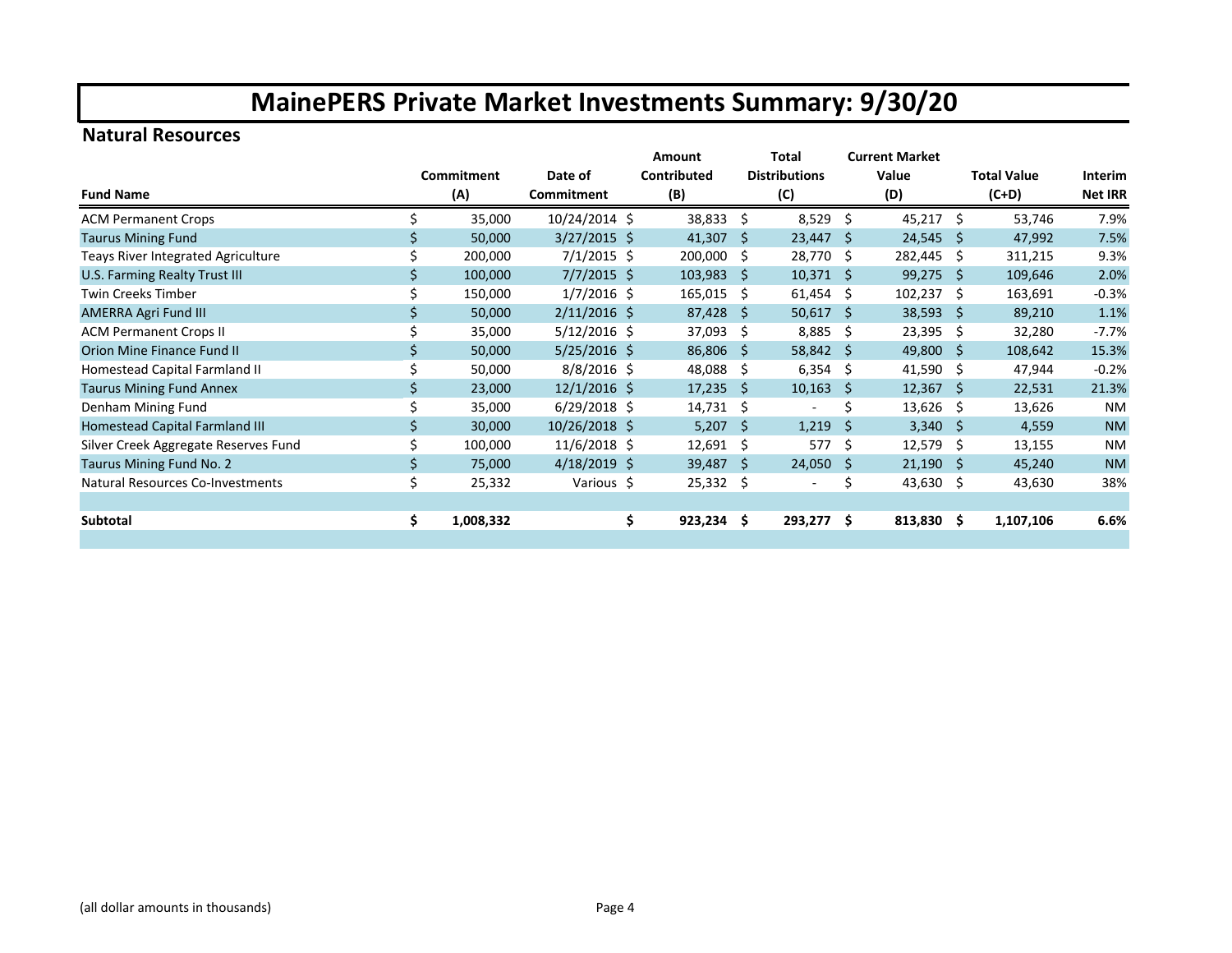### **Private Equity**

|                                           |              |            |                | <b>Amount</b> |                     | Total                |                     | <b>Current Market</b> |      |                    |                |
|-------------------------------------------|--------------|------------|----------------|---------------|---------------------|----------------------|---------------------|-----------------------|------|--------------------|----------------|
|                                           |              | Commitment | Date of        | Contributed   |                     | <b>Distributions</b> |                     | Value                 |      | <b>Total Value</b> | Interim        |
| <b>Fund Name</b>                          |              | (A)        | Commitment     | (B)           |                     | (C)                  |                     | (D)                   |      | $(C+D)$            | <b>Net IRR</b> |
| Hellman & Friedman Capital Partners VII   | \$           | 30,000     | $6/19/2009$ \$ | 35,329        | \$                  | $56,067$ \$          |                     | 40,916 \$             |      | 96,983             | 24.9%          |
| <b>Oaktree Opportunities VIII</b>         | $\zeta$      | 30,000     | 12/9/2009 \$   | 30,000        | -Ś                  | 42,747 \$            |                     | $726$ \$              |      | 43,473             | 8.9%           |
| Carlyle Asia Partners III                 | \$           | 15,000     | 12/31/2009 \$  | 19,799        | \$                  | 26,953 \$            |                     | 933                   | -\$  | 27,886             | 11.3%          |
| H.I.G. Bayside Loan Fund II               | $\zeta$      | 25,000     | 5/28/2010 \$   | $24,192$ \$   |                     | 28,068 \$            |                     | $2,401$ \$            |      | 30,470             | 5.9%           |
| <b>Blackstone Capital Partners VI</b>     | \$           | 30,000     | 6/30/2010 \$   | 35,479        | \$                  | 35,732 \$            |                     | 19,566                | -\$  | 55,298             | 12.0%          |
| Charterhouse Capital Partners IX          | $\zeta$      | 4,500      | $1/6/2011$ \$  | $5,137$ \$    |                     | $6,036$ \$           |                     | 669 \$                |      | 6,705              | 11.3%          |
| Charterhouse Capital Partners VIII        | \$           | 13,500     | $1/6/2011$ \$  | $11,188$ \$   |                     | $14,144$ \$          |                     | $16 \;$ \$            |      | 14,159             | 8%             |
| Kelso Investment Associates VIII          | $\zeta$      | 3,000      | $1/6/2011$ \$  | $3,017$ \$    |                     | $3,491$ \$           |                     | 533 \$                |      | 4,023              | 6.8%           |
| <b>Onex Partners III</b>                  | \$           | 10,000     | $1/6/2011$ \$  | 11,027        | - \$                | 14,982 \$            |                     | $2,741$ \$            |      | 17,723             | 12.9%          |
| <b>GTCR Fund X</b>                        | $\zeta$      | 30,000     | $1/28/2011$ \$ | 31,500 \$     |                     | $60,806$ \$          |                     | $1,849$ \$            |      | 62,655             | 21.1%          |
| <b>EnCap Energy Capital VIII</b>          | \$           | 30,000     | $1/31/2011$ \$ | 34,181 \$     |                     | 19,600 \$            |                     | $5,821$ \$            |      | 25,421             | $-10.1%$       |
| <b>ABRY Partners VII</b>                  | $\mathsf{S}$ | 10,000     | 4/29/2011 \$   | 12,781 \$     |                     | $16,406$ \$          |                     | $2,838$ \$            |      | 19,244             | 12.9%          |
| <b>ABRY Advanced Securities Fund II</b>   | \$           | 20,000     | 5/4/2011 \$    | 20,437 \$     |                     | 28,452 \$            |                     | $1,401$ \$            |      | 29,853             | 13.2%          |
| <b>Summit Growth Equity VIII</b>          | $\zeta$      | 25,000     | $5/27/2011$ \$ | $31,257$ \$   |                     | 50,625 \$            |                     | 15,780 \$             |      | 66,405             | 26.4%          |
| Summit Venture Capital III                | \$           | 13,150     | $5/27/2011$ \$ | $16,536$ \$   |                     | 17,697 \$            |                     | 15,697 \$             |      | 33,394             | 18.0%          |
| H.I.G. Growth Buyouts & Equity Fund II    | \$           | 17,500     | $6/30/2011$ \$ | 19,855        | - \$                | 12,986               | - \$                | 22,689                | - \$ | 35,675             | 18.0%          |
| Berkshire Fund VIII                       | \$           | 15,000     | $7/20/2011$ \$ | $16,401$ \$   |                     | $15,347$ \$          |                     | $11,425$ \$           |      | 26,772             | 13.6%          |
| <b>KKR North American Fund XI</b>         | \$           | 60,000     | $2/7/2012$ \$  | 85,886        | -\$                 | 90,771 \$            |                     | 56,067 \$             |      | 146,838            | 18.3%          |
| <b>Advent International GPE VII</b>       | \$           | 30,000     | $6/29/2012$ \$ | 31,660        | -\$                 | 33,315 \$            |                     | $21,995$ \$           |      | 55,310             | 15%            |
| Water Street Healthcare Partners III      | $\zeta$      | 25,000     | 7/25/2012 \$   | 27,202        | -\$                 | $29,135$ \$          |                     | 30,380 \$             |      | 59,515             | 31.7%          |
| H.I.G. Bayside Loan Ops Fund III (Europe) | \$           | 30,000     | 7/27/2012 \$   | 25,312        | -\$                 | 25,582 \$            |                     | $7,139$ \$            |      | 32,720             | 7.6%           |
| Wayzata Opportunities Fund III            | \$           | 30,000     | $9/11/2012$ \$ | 14,718        | -\$                 | $8,849$ \$           |                     | $5,182$ \$            |      | 14,031             | <b>NM</b>      |
| <b>ABRY Senior Equity IV</b>              | \$           | 10,000     | 12/7/2012 \$   | 10,762        | -\$                 | $14,010$ \$          |                     | 2,936 \$              |      | 16,946             | 14.2%          |
| <b>EnCap Energy Capital Fund IX</b>       | $\zeta$      | 30,000     | 12/19/2012 \$  | 34,203        | - \$                | 26,007 \$            |                     | $8,013$ \$            |      | 34,020             | $-0.2%$        |
| <b>KKR Special Situations Fund</b>        | \$           | 60,000     | 12/19/2012 \$  | 118,946       | -\$                 | 92,985               | $\ddot{\mathsf{s}}$ | 15,356 \$             |      | 108,341            | $-4.0%$        |
| Affinity Asia Pacific Fund IV             | $\zeta$      | 60,000     | 2/28/2013 \$   | 63,754 \$     |                     | 55,650 \$            |                     | 32,501 \$             |      | 88,152             | 13.7%          |
| H.I.G. Capital Partners V                 | \$           | 15,000     | 2/28/2013 \$   | 14,964 \$     |                     | $6,549$ \$           |                     | $16,821$ \$           |      | 23,370             | 19.8%          |
| Technology Crossover Ventures VIII        | $\zeta$      | 60,000     | $5/8/2013$ \$  | 52,305        | - \$                | 7,849 \$             |                     | 106,516 \$            |      | 114,366            | 17.9%          |
| H.I.G. Europe Capital Partners II         | \$           | 22,500     | $7/1/2013$ \$  | 19,367 \$     |                     | $4,447$ \$           |                     | 17,311 \$             |      | 21,758             | 5.5%           |
| Riverside Capital Appreciation Fund VI    | $\zeta$      | 60,000     | $7/3/2013$ \$  | 58,549        | -\$                 | 47,105               | - \$                | 35,698 \$             |      | 82,803             | 10.8%          |
| <b>CVC Capital Partners VI</b>            | \$           | 67,000     | $7/12/2013$ \$ | 80,325        | - \$                | 44,586               | - \$                | 70,117 \$             |      | 114,703            | 13.6%          |
| <b>Shoreview Capital Partners III</b>     | \$           | 24,000     | 7/24/2013 \$   | 24,783        | $\ddot{\mathsf{S}}$ | $13,020$ \$          |                     | 17,933 \$             |      | 30,953             | 8.7%           |
| Summit Partners Credit II                 | \$           | 60,000     | 10/25/2013 \$  | 88,799        | -\$                 | 58,158               | - \$                | 41,680                | - \$ | 99,838             | 5.9%           |
| <b>GTCR Fund XI</b>                       | \$           | 35,000     | 11/15/2013 \$  | 32,665        | -Ś                  | 39,006               | $\mathsf{\hat{S}}$  | 46,625                | - \$ | 85,632             | 34.1%          |
| <b>Onex Partners IV</b>                   | \$           | 60,000     | 11/22/2013 \$  | $61,482$ \$   |                     | 35,364 \$            |                     | 41,338                | - \$ | 76.702             | 6.9%           |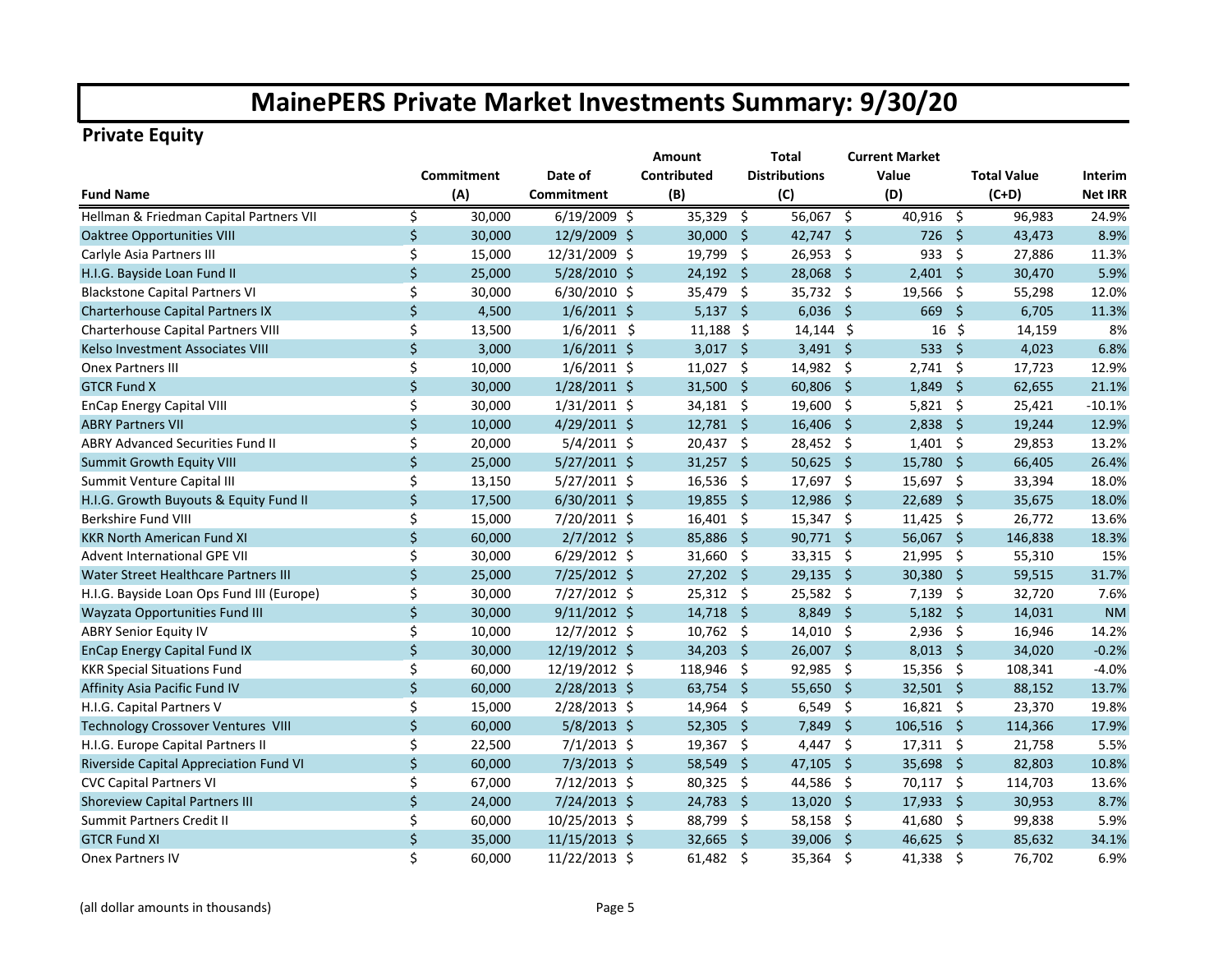| <b>MainePERS Private Market Investments Summary: 9/30/20</b> |    |        |                |                               |                               |                                  |      |         |           |  |  |  |
|--------------------------------------------------------------|----|--------|----------------|-------------------------------|-------------------------------|----------------------------------|------|---------|-----------|--|--|--|
| H.I.G Middle Market LBO Fund II                              | \$ | 40,000 | $2/7/2014$ \$  | 37,032 \$                     | 16,887 \$                     | 33,941 \$                        |      | 50,828  | 18.6%     |  |  |  |
| EnCap Flatrock Midstream Fund III                            | \$ | 20,000 | 4/9/2014 \$    | $24,583$ \$                   | $11,323$ \$                   | 15,447 \$                        |      | 26,770  | 5.2%      |  |  |  |
| <b>ABRY Advanced Securities Fund III</b>                     | \$ | 30,000 | 4/30/2014 \$   | 42,955<br>$\ddot{\varsigma}$  | $12,955$ \$                   | 25,468 \$                        |      | 38,423  | $-6.4%$   |  |  |  |
| Thoma Bravo Fund XI                                          | \$ | 50,000 | $5/1/2014$ \$  | 66,836<br>-\$                 | 103,159 \$                    | 84,496 \$                        |      | 187,655 | 31.6%     |  |  |  |
| Carlyle Asia Partners IV                                     | \$ | 60,000 | $6/3/2014$ \$  | 72,082 \$                     | 50,165<br>$\ddot{\mathsf{s}}$ | 48,893 \$                        |      | 99,058  | 10.7%     |  |  |  |
| Riverside Micro-Cap Fund III                                 | \$ | 35,000 | $6/30/2014$ \$ | 48,651 \$                     | 59,754 \$                     | 105,495 \$                       |      | 165,249 | 35.1%     |  |  |  |
| Sovereign Capital IV                                         | \$ | 46,500 | $7/7/2014$ \$  | 29,869<br>- \$                | $8,542$ \$                    | 33,039 \$                        |      | 41,581  | 11.5%     |  |  |  |
| <b>ABRY Partners VIII</b>                                    | Ś  | 20,000 | 8/8/2014 \$    | $23,382$ \$                   | $16,152$ \$                   | $14,719$ \$                      |      | 30,872  | 9.6%      |  |  |  |
| Hellman & Friedman Capital Partners VIII                     | \$ | 45,000 | $9/24/2014$ \$ | 45,856<br>$\ddot{\varsigma}$  | $6,129$ \$                    | $61,025$ \$                      |      | 67,154  | 18.2%     |  |  |  |
| Inflexion Buyout Fund IV                                     | \$ | 27,000 | 9/30/2014 \$   | $32,081$ \$                   | $8,383$ \$                    | $29,064$ \$                      |      | 37,447  | 6.3%      |  |  |  |
| Inflexion Partnership Capital Fund I                         | \$ | 17,000 | 9/30/2014 \$   | 20,248<br>-\$                 | 9,820                         | - \$<br>$16,147$ \$              |      | 25,966  | 11.9%     |  |  |  |
| Advent Latin America PE Fund VI                              | \$ | 20,000 | 10/17/2014 \$  | 16,690<br>-\$                 | 4,450 \$                      | $15,244$ \$                      |      | 19,694  | 8.1%      |  |  |  |
| Wynnchurch Capital Partners IV                               | \$ | 40,000 | 10/23/2014 \$  | - \$<br>34,868                | $6,872$ \$                    | 38,060 \$                        |      | 44,932  | 12.7%     |  |  |  |
| Centerbridge Capital Partners III                            | \$ | 30,000 | 10/24/2014 \$  | -\$<br>27,640                 | 13,439 \$                     | 27,324 \$                        |      | 40,763  | 17.6%     |  |  |  |
| Kelso Investment Associates IX                               | \$ | 60,000 | 11/5/2014 \$   | 69,172 \$                     | $51,534$ \$                   | 48,564 \$                        |      | 100,098 | 19.0%     |  |  |  |
| Paine & Partners Capital Fund IV                             | \$ | 60,000 | 12/18/2014 \$  | -\$<br>51,033                 | $12,611$ \$                   | 54,319 \$                        |      | 66,930  | 9.4%      |  |  |  |
| <b>KKR Special Situations Fund II</b>                        | \$ | 60,000 | 12/19/2014 \$  | $92,411$ \$                   | $50,282$ \$                   | 38,165                           | - \$ | 88,447  | $-2.8%$   |  |  |  |
| <b>EnCap Energy Capital Fund X</b>                           | \$ | 40,000 | $3/5/2015$ \$  | 37,542 \$                     | 8,776<br>$\ddot{\varsigma}$   | $25,143$ \$                      |      | 33,919  | $-3.9%$   |  |  |  |
| <b>Rhone Partners V</b>                                      | Ś. | 56,000 | $3/12/2015$ \$ | 49,256 \$                     | $12,428$ \$                   | $52,177$ \$                      |      | 64,604  | 13.2%     |  |  |  |
| <b>Blackstone Capital Partners VII</b>                       | \$ | 54,000 | $3/27/2015$ \$ | 53,026 \$                     | $5,364$ \$                    | 58,320 \$                        |      | 63,684  | 11.7%     |  |  |  |
| Thoma Bravo Special Opportunities Fund II                    | \$ | 15,000 | $3/27/2015$ \$ | $17,282$ \$                   | $15,197$ \$                   | $21,286$ \$                      |      | 36,483  | 21.6%     |  |  |  |
| <b>Charterhouse Capital Partners X</b>                       | \$ | 67,000 | $5/13/2015$ \$ | 43,900 \$                     | 10,509                        | $\ddot{\mathsf{S}}$<br>50,408 \$ |      | 60,916  | 17.9%     |  |  |  |
| H.I.G. Brazil & Latin America Partners                       | \$ | 60,000 | $7/1/2015$ \$  | 35,931 \$                     | $11 \quad$                    | 33,936 \$                        |      | 33,947  | $-2.8%$   |  |  |  |
| Summit Growth Equity IX                                      | \$ | 60,000 | 8/26/2015 \$   | 72,893<br>-\$                 | 26,349<br>$\ddot{\mathsf{s}}$ | 84,245 \$                        |      | 110,594 | 32.7%     |  |  |  |
| Summit Venture Capital IV                                    | \$ | 40,000 | 8/26/2015 \$   | 34,349<br>- \$                | $23,162$ \$                   | 32,777 \$                        |      | 55,939  | 37.5%     |  |  |  |
| Riverside Micro-Cap Fund IV                                  | \$ | 60,000 | 10/23/2015 \$  | 55,659<br>-\$                 |                               | \$<br>78,980 \$                  |      | 78,980  | 13.2%     |  |  |  |
| <b>Advent International GPE VIII</b>                         | \$ | 50,000 | 2/5/2016 \$    | 47,450<br>$\ddot{\mathsf{s}}$ | $\blacksquare$                | $\zeta$<br>73,186 \$             |      | 73,186  | 19.0%     |  |  |  |
| Technology Crossover Ventures IX                             | \$ | 60,000 | 2/19/2016 \$   | 47,628<br>-\$                 | 3,297                         | Ŝ.<br>90,059 \$                  |      | 93,357  | 34.9%     |  |  |  |
| <b>KKR Americas XII</b>                                      | \$ | 60,000 | $3/3/2016$ \$  | 33,994 \$                     | 1,419                         | $\mathsf{\hat{S}}$<br>45,935 \$  |      | 47,355  | 20.8%     |  |  |  |
| Berkshire Fund IX                                            | \$ | 50,000 | 3/18/2016 \$   | 32,619<br>-\$                 | 4,818 \$                      | 34,590 \$                        |      | 39,408  | 9.6%      |  |  |  |
| Thoma Bravo Fund XII                                         | \$ | 60,000 | $4/27/2016$ \$ | $63,238$ \$                   | $5,888$ \$                    | 93,013 \$                        |      | 98,901  | 17.4%     |  |  |  |
| <b>ABRY Heritage Partners</b>                                | \$ | 10,000 | $5/31/2016$ \$ | -\$<br>6,469                  | $3,439$ \$                    | 4,487 \$                         |      | 7,926   | 13.1%     |  |  |  |
| Inflexion Supplemental Fund IV                               | \$ | 10,000 | $5/31/2016$ \$ | $12,406$ \$                   | 3,395 \$                      | $12,353$ \$                      |      | 15,748  | 12.3%     |  |  |  |
| Tillridge Global Agribusiness Partners II                    | \$ | 50,000 | 10/21/2016 \$  | 13,684 \$                     | 125<br>$\ddot{\mathsf{s}}$    | $8,745$ \$                       |      | 8,870   | <b>NM</b> |  |  |  |
| <b>ONCAP IV</b>                                              | \$ | 15,000 | 11/8/2016 \$   | 10,493<br>- \$                | 2,725<br>$\ddot{\mathsf{s}}$  | $8,960$ \$                       |      | 11,685  | 6.4%      |  |  |  |
| <b>ABRY Senior Equity V</b>                                  | \$ | 12,050 | 1/19/2017 \$   | 8,726<br>- \$                 | $1,697$ \$                    | 7,936 \$                         |      | 9,632   | 9.2%      |  |  |  |
| <b>CVC Capital Partners VII</b>                              | \$ | 48,000 | 5/9/2017 \$    | 33,180<br>-\$                 | 10,090                        | - \$<br>$26,105$ \$              |      | 36,195  | 10.9%     |  |  |  |
| <b>EnCap Energy Capital Fund XI</b>                          | \$ | 40,000 | $5/31/2017$ \$ | -\$<br>12,652                 |                               | \$<br>7,318                      | - \$ | 7,318   | <b>NM</b> |  |  |  |
| <b>Onex Partners V</b>                                       | \$ | 45,000 | 7/11/2017 \$   | $5,021$ \$                    | $\sim$                        | \$<br>$3,450$ \$                 |      | 3,450   | <b>NM</b> |  |  |  |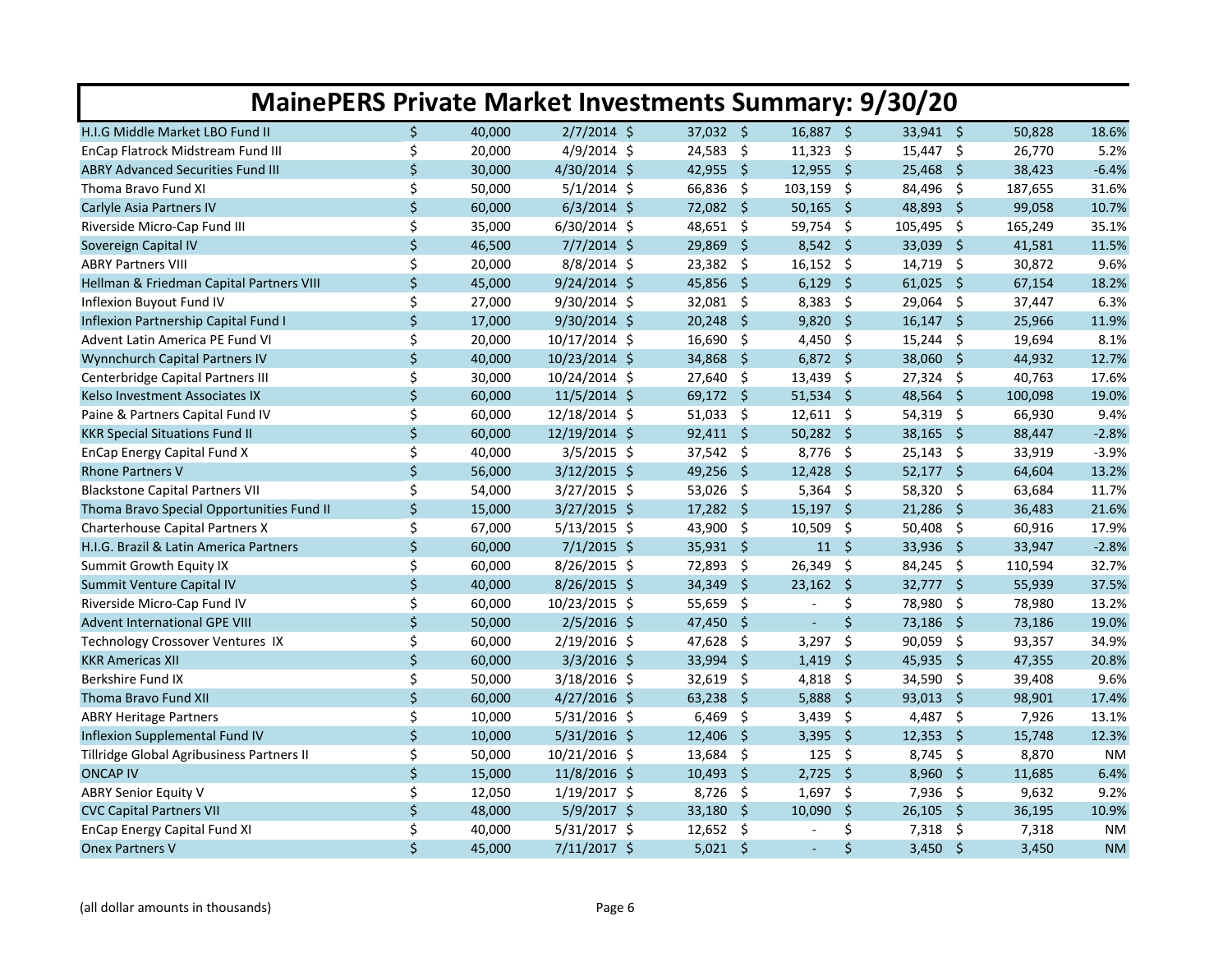| <b>MainePERS Private Market Investments Summary: 9/30/20</b> |    |           |                |                |     |                          |    |                |      |           |           |  |
|--------------------------------------------------------------|----|-----------|----------------|----------------|-----|--------------------------|----|----------------|------|-----------|-----------|--|
| Water Street Healthcare Partners IV                          | Ś. | 33,000    | $9/15/2017$ \$ | 16,786 \$      |     |                          | Ŝ. | $15,129$ \$    |      | 15,129    | $-7.5%$   |  |
| <b>GTCR Fund XII</b>                                         | Ś. | 50,000    | $9/29/2017$ \$ | 29,550         | -Ś  | 1,159                    | Ŝ. | 38,547         | - \$ | 39,706    | 29.2%     |  |
| Carlyle Asia Partners V                                      | Ś  | 45,000    | 10/30/2017 \$  | 9,869          | -\$ | 1,933                    | Ŝ. | $9,214$ \$     |      | 11,147    | <b>NM</b> |  |
| EnCap Flatrock Midstream Fund IV                             | Ś  | 22,000    | 11/17/2017 \$  | $9,972$ \$     |     | 2,299                    | Ŝ. | $8,362$ \$     |      | 10,661    | <b>NM</b> |  |
| Affinity Asia Pacific Fund V                                 | \$ | 40,000    | 12/11/2017 \$  | 8,446          | -\$ | 180                      | Ŝ. | $7,771$ \$     |      | 7,951     | <b>NM</b> |  |
| <b>Technology Impact Fund</b>                                | \$ | 40,000    | 12/18/2017 \$  | 16,164         | -S  | 1,617                    | Ŝ. | 42,609         | -Ś   | 44,226    | <b>NM</b> |  |
| Kelso Investment Associates X                                |    | 45,000    | $3/16/2018$ \$ | 15,202         | -\$ | 808                      | Ś. | $15,401$ \$    |      | 16,209    | <b>NM</b> |  |
| Paine Schwartz Food Chain Fund V                             | Ś. | 45,000    | $8/3/2018$ \$  | 5,028          | -S  | $\overline{\phantom{a}}$ | Ŝ. | 4.099          | - \$ | 4,099     | <b>NM</b> |  |
| Riverside Micro-Cap Fund V                                   | Ś  | 40,000    | $8/21/2018$ \$ | 13,563         | \$  |                          | Ś  | 13,007         | -\$  | 13,007    | <b>NM</b> |  |
| <b>Technology Crossover Ventures X</b>                       | \$ | 45,000    | $8/31/2018$ \$ | 25,241         | \$  | $\overline{\phantom{a}}$ | Ś  | 33,170         | -\$  | 33,170    | <b>NM</b> |  |
| H.I.G. Growth Buyouts & Equity Fund III                      | \$ | 35,000    | $9/13/2018$ \$ | 1,767          | \$  |                          | Ś. | 1,112          | -\$  | 1,112     | <b>NM</b> |  |
| Hellman & Friedman Capital Partners IX                       | \$ | 45,000    | $9/28/2018$ \$ | 10,003         | \$. |                          | Ś. | 10,940         | - \$ | 10,940    | <b>NM</b> |  |
| <b>Technology Impact Growth Fund</b>                         | \$ | 40,000    | 11/26/2018 \$  | 35,210         | \$. | 13,580                   | Ś. | 28,326         | -\$  | 41,906    | <b>NM</b> |  |
| Thoma Bravo Fund XIII                                        | \$ | 45,000    | 12/7/2018 \$   | 32,556         | \$. | 21,208                   | Ŝ. | 38,255         | -S   | 59,463    | <b>NM</b> |  |
| Summit Growth Equity X                                       | Ś. | 60,000    | 2/26/2019 \$   | 5,316          | -\$ |                          | Ś  | 7,429          | Ŝ.   | 7,429     | <b>NM</b> |  |
| <b>Advent International GPE IX</b>                           | \$ | 50,000    | 5/9/2019 \$    | 17,625         | -\$ | $\blacksquare$           | Ŝ. | 21,347         | - \$ | 21,347    | <b>NM</b> |  |
| Shoreview Capital Partners IV                                | \$ | 30,000    | $6/3/2019$ \$  | 2,183          | \$  | $\overline{\phantom{a}}$ | Ś  | 1,835          | S,   | 1,835     | <b>NM</b> |  |
| H.I.G. Middle Market LBO Fund III                            | \$ | 40,000    | $7/23/2019$ \$ | 2,001          | \$  |                          | Ś. | 785            | -Ś   | 785       | <b>NM</b> |  |
| Riverside Micro-Cap Fund IV-B                                |    | 20,000    | $8/9/2019$ \$  | 12,820         | Ŝ   | 5,583                    | Ś  | 8,351          | -Ś   | 13.934    | <b>NM</b> |  |
| Wynnchurch Capital Partners V                                | \$ | 40,000    | 1/15/2020 \$   | 1,045          | Ś.  | $\overline{\phantom{a}}$ | Ś. | 479            | Ŝ.   | 479       | <b>NM</b> |  |
| Summit Europe Growth Equity III                              |    | 22,000    | 3/18/2020 \$   |                | Ś   |                          | Ś  |                | Ś    |           | <b>NM</b> |  |
| <b>General Catalyst - Early Venture</b>                      | \$ | 19,600    | 3/26/2020 \$   | 4,402          | \$  | $\overline{\phantom{a}}$ | Ś. | 4,088          | S.   | 4,088     | <b>NM</b> |  |
| General Catalyst Group - Growth Venture                      | \$ | 55,400    | 3/26/2020 \$   | 7.011          | Ŝ.  | $\overline{\phantom{a}}$ | \$ | 6.821          | -Ś   | 6.821     | <b>NM</b> |  |
| <b>CVC Capital Partners VIII</b>                             | \$ | 44,000    | $6/11/2020$ \$ | $\sim$         | \$  | ٠                        | \$ | $\blacksquare$ | \$   | $\sim$    | <b>NM</b> |  |
| Summit Venture Capital V                                     | \$ | 45,000    | $6/16/2020$ \$ | $\blacksquare$ | \$  |                          | Ś  |                | \$   |           | <b>NM</b> |  |
| <b>Private Equity Co-Investments</b>                         | Ś. | 305,153   | Various \$     | 305,153        | Ś   | 106.153                  | Ś. | 360,069        | -Ś   | 466,222   | 17.8%     |  |
| <b>Subtotal</b>                                              | \$ | 3,983,853 | \$             | 3,253,498      | - Ś | $1,818,188$ \$           |    | 2,939,576 \$   |      | 4,757,764 | 15.2%     |  |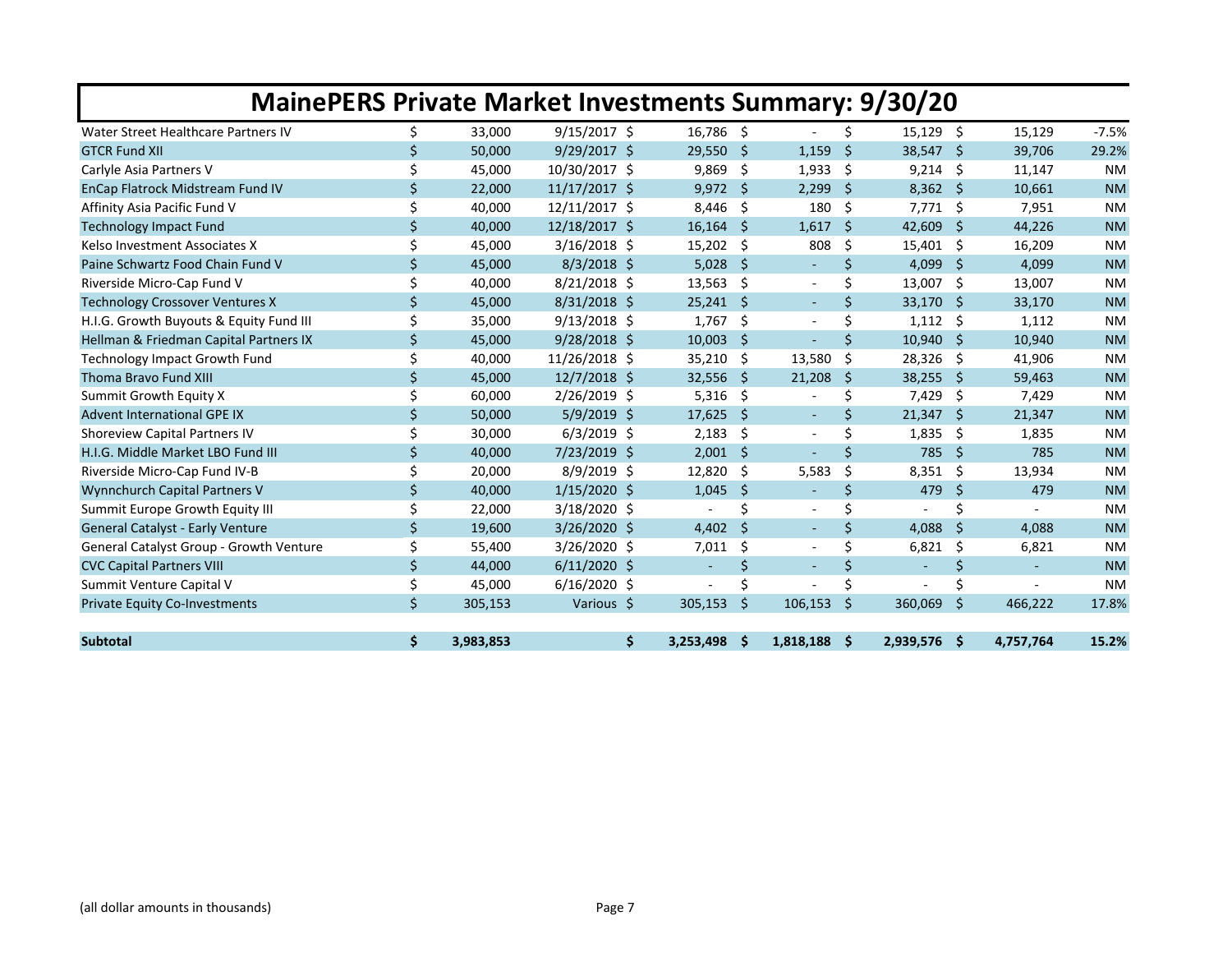#### **Real Estate**

|                                             |              |            |                | <b>Amount</b>   |                     | <b>Total</b>         |                    | <b>Current Market</b> |              |                    |                |
|---------------------------------------------|--------------|------------|----------------|-----------------|---------------------|----------------------|--------------------|-----------------------|--------------|--------------------|----------------|
|                                             |              | Commitment | Date of        | Contributed     |                     | <b>Distributions</b> |                    | Value                 |              | <b>Total Value</b> | Interim        |
| <b>Fund Name</b>                            |              | (A)        | Commitment     | (B)             |                     | (C)                  |                    | (D)                   |              | $(C+D)$            | <b>Net IRR</b> |
| Prima Mortgage Investment Trust, LLC        | \$           | 75,000     | 7/29/2011 \$   | 96,945          | \$                  | 41,782 \$            |                    | 85,331 \$             |              | 127,113            | 3.9%           |
| <b>Blackstone Real Estate Partners VII</b>  | \$           | 75,000     | $2/26/2012$ \$ | $98,162$ \$     |                     | 123,729 \$           |                    | 29,025 \$             |              | 152,754            | 14.8%          |
| Harrison Street Core Property Fund, L.P.    | \$           | 75,000     | 4/30/2012 \$   | 93,143 \$       |                     | 39,674 \$            |                    | 116,985 \$            |              | 156,659            | 8.6%           |
| Walton Street Real Estate Fund VII          | \$           | 50,000     | 5/9/2012 \$    | 43,991 \$       |                     | 49,099               | - \$               | 10,974 \$             |              | 60,073             | 9.9%           |
| Smart Markets Fund, L.P.                    | Ś.           | 150,000    | $6/17/2013$ \$ | 154,254         | -\$                 | 46,395 \$            |                    | 198,446 \$            |              | 244,841            | 8.6%           |
| High Street Real Estate Fund IV             | $\zeta$      | 25,000     | 8/23/2013 \$   | 24,717          | - \$                | $34,157$ \$          |                    |                       | Ś.           | 34,157             | 14.7%          |
| <b>KKR Real Estate Partners Americas I</b>  | \$           | 50,000     | 12/20/2013 \$  | 49,139 \$       |                     | 57,069 \$            |                    | 3,995                 | -\$          | 61,065             | 11.5%          |
| Westbrook Real Estate Fund IX               | $\zeta$      | 15,000     | $6/30/2014$ \$ | $17,307$ \$     |                     | $16,613$ \$          |                    | $3,911$ \$            |              | 20,524             | 7.0%           |
| Invesco US Income Fund                      | \$           | 150,000    | $7/17/2014$ \$ | 161,086         | - \$                | $47,363$ \$          |                    | 195,011 \$            |              | 242,374            | 9.7%           |
| Westbrook Real Estate Fund X                | \$           | 50,000     | $1/15/2015$ \$ | 47,894 \$       |                     | $24,825$ \$          |                    | 30,438 \$             |              | 55,262             | 10.3%          |
| Prudential Senior Housing Fund V            | \$           | 50,000     | $3/17/2015$ \$ | 41,333          | -\$                 | 3,783 \$             |                    | 50,358 \$             |              | 54,141             | 9.3%           |
| <b>Blackstone Real Estate Partners VIII</b> | \$           | 50,000     | $3/27/2015$ \$ | 55,415          | Ŝ.                  | $21,743$ \$          |                    | 53,055 \$             |              | 74,798             | 13.6%          |
| High Street Real Estate Fund V              | \$           | 25,000     | 7/24/2015 \$   | 24,861          | -\$                 | 6,011                | - \$               | 26,945 \$             |              | 32,956             | 10.8%          |
| Rubenstein Properties Fund III              | \$           | 30,000     | 10/23/2015 \$  | 26,783          | $\ddot{\varsigma}$  | $627$ \$             |                    | 23,372 \$             |              | 24,000             | $-4.9%$        |
| Walton Street Real Estate Fund VIII         | \$           | 50,000     | 10/23/2015 \$  | 42,550          | -\$                 | $16,051$ \$          |                    | 32,716 \$             |              | 48,767             | 7.6%           |
| <b>KKR Real Estate Partners Europe I</b>    | \$           | 50,000     | 12/2/2015 \$   | 44,209          | $\ddot{\mathsf{S}}$ | 12,533               | - \$               | 41,382 \$             |              | 53,914             | 10.2%          |
| <b>KKR Real Estate Partners Americas II</b> | \$           | 50,000     | $6/2/2016$ \$  | 38,453          | -\$                 | $13,862$ \$          |                    | $31,257$ \$           |              | 45,119             | 15.1%          |
| <b>Blackstone Property Partners</b>         | $\zeta$      | 350,000    | $6/29/2017$ \$ | 350,000         | $\mathsf{\dot{S}}$  | 15,597 \$            |                    | 360,061 \$            |              | 375,658            | 3.6%           |
| IPI Data Center Partners I                  | \$           | 30,000     | 12/15/2017 \$  | 24,221 \$       |                     | $8,822$ \$           |                    | 22,314 \$             |              | 31,136             | 15.8%          |
| Barings Asia Real Estate II                 | \$           | 50,000     | 7/31/2018 \$   | $9,116$ \$      |                     | $\mathbf{v}$         | $\zeta$            | $6,967$ \$            |              | 6,967              | <b>NM</b>      |
| <b>Blackstone Real Estate Partners IX</b>   | \$           | 40,000     | 12/21/2018 \$  | 13,054          | -\$                 | 1,872                | \$                 | 12,450 \$             |              | 14,322             | <b>NM</b>      |
| Westbrook Real Estate Fund XI               | \$           | 40,000     | $1/31/2019$ \$ | $\sim$          | $\zeta$             |                      | \$                 | ÷.                    | $\zeta$      | $\Delta \phi$      | <b>NM</b>      |
| Northbridge-Strategic Fund II               | \$           | 30,000     | 2/8/2019 \$    | 30,000          | \$                  | 506                  | \$                 | 32,562                | \$           | 33,067             | <b>NM</b>      |
| High Street Real Estate Fund VI             | \$           | 25,000     | 3/22/2019 \$   | 10,000          | \$                  | $\blacksquare$       | \$                 | $10,553$ \$           |              | 10,553             | <b>NM</b>      |
| Rubenstein Properties Fund IV               | \$           | 30,000     | $4/16/2019$ \$ | $\overline{a}$  | \$                  |                      | \$                 |                       | \$           |                    | <b>NM</b>      |
| <b>EQT Real Estate II</b>                   | $\zeta$      | 110,000    | 4/26/2019 \$   | 12,427          | Ś.                  | 3,159                | $\zeta$            | 9,705                 | -Ś           | 12,865             | <b>NM</b>      |
| <b>IPI Data Center Partners II</b>          | \$           | 25,000     | 12/20/2019 \$  | 1,466           | -\$                 | 268                  | \$                 | 451                   | - Ś          | 719                | <b>NM</b>      |
| <b>KKR Real Estate Partners Europe II</b>   | $\zeta$      | 25,000     | 12/23/2019 \$  | ÷.              | \$                  | $\blacksquare$       | $\zeta$            | 448                   | $\mathsf{S}$ | 448                | <b>NM</b>      |
| Angelo Gordon Net Lease IV                  | \$           | 50,000     | 2/17/2020 \$   | 10.000          | \$                  | $\blacksquare$       | Ś.                 | $10,913$ \$           |              | 10,913             | <b>NM</b>      |
| Invesco Real Estate Asia IV                 | $\mathsf{S}$ | 30,000     | 3/25/2020 \$   | 3,289           | -\$                 | 209                  | $\mathsf{\hat{S}}$ | $2,834$ \$            |              | 3,043              | <b>NM</b>      |
| <b>Real Estate Co-Investments</b>           | \$           | 21,770     | Various \$     | 21,770 \$       |                     | 4,160 \$             |                    | 17,402 \$             |              | 21,562             | $-0.6%$        |
|                                             |              |            |                |                 |                     |                      |                    |                       |              |                    |                |
| <b>Subtotal</b>                             | \$.          | 1,876,770  |                | \$<br>1,545,585 | -\$                 | 589,909 \$           |                    | 1,419,861 \$          |              | 2,009,770          | 8.2%           |
|                                             |              |            |                |                 |                     |                      |                    |                       |              |                    |                |